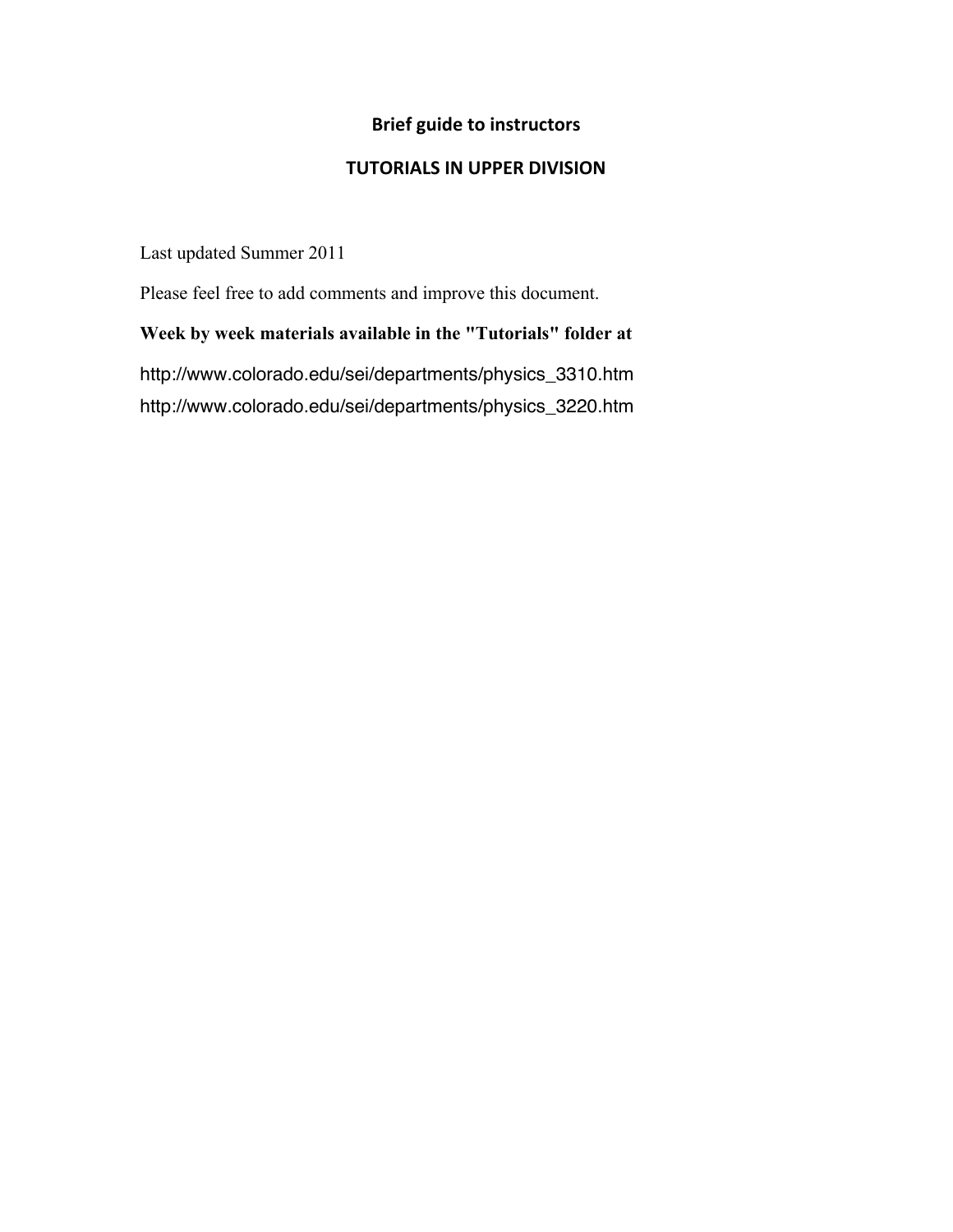**What are tutorials?** Tutorials are weekly student sessions, modeled after researchvalidated curricula developed at the University of Washington. UW Tutorials are largely for the introductory level, but now also exist in upper-division Quantum Mechanics. They are designed to change the way study sessions/recitation sections work: from teachercentered to student-centered. Students work in small groups, and the role of the instructor becomes that of a learning coach. Materials are designed to target known student difficulties, to elicit and develop conceptual understanding and math/physics connections. They also serve as a powerful tool to help *faculty* listen in on student reasoning, to get a clearer sense of student ideas, and where they are still struggling.

**What is the pedagogical theory behind tutorials?** Education research indicates that passive learning, in which students listen to an expert explain ideas, is rarely as effective as active learning, in which the responsibility for learning is shifted to the students. Tutorials are designed to shift the focus of learning to the students, a "constructivist" view of education. Tutorials often follow an "elicit-confront-resolve" cycle. The Tutorial guides them through logical steps, encouraging them to utilize multiple representations, confront possible internal inconsistencies in their initial beliefs, and to make sense of topics which might otherwise appear purely formal. Tutorials place a large emphasis on the *process* of problem solving - eliciting conflicting ideas, encouraging discussion and debate, requiring explanation and consistency rather than merely "answers". They tend to focus on powerful and common pre-conceptions. UW Quantum materials build on student interviews and extensive pre-post testing. At Colorado, we are just starting this process for E&M (and a few additional Quantum) Tutorials.

**Are tutorials effective?** The tutorials are highly rated by students, who indicate that this is something they would be disappointed to see dropped from the course. They indicate that tutorials are fun and engaging and an opportunity to think about the ideas brought up in lecture. Instructors are very positive about the tutorials as well, and find that they offer opportunities to gain a window into student thinking not typically available. Our studies have shown that, even when the effects of background preparation (such as GPA in prior courses) is taken into account, tutorial attendance has a positive effect on students' conceptual understanding of E&M course material. See PERC 2011 paper by Chasteen, in Publications, for full information.

**Running Tutorials:** You will want a room with small tables for four. Groups should be given a white board and markers. This allows students to easily communicate their ideas to each other and with the Learning Assistant (LA) or instructor. Tutorials take approximately an hour, but many students won't finish. Advise students that this is voluntary, they will not be required to turn in the tutorial. However, it would be in their interest to fill things out as completely as possible, since many of the topics will also be covered on the homework. Group members are encouraged to work *together*, and the instructor(s) wander from group to group to see if anyone is completely lost/stuck. Trust the students - they can figure this stuff out on their own. Allow space for them to be wrong (as long as they are still "self-correcting"), try to stay away as long as they are working productively - use this as an opportunity to *listen* to student ideas. I tell my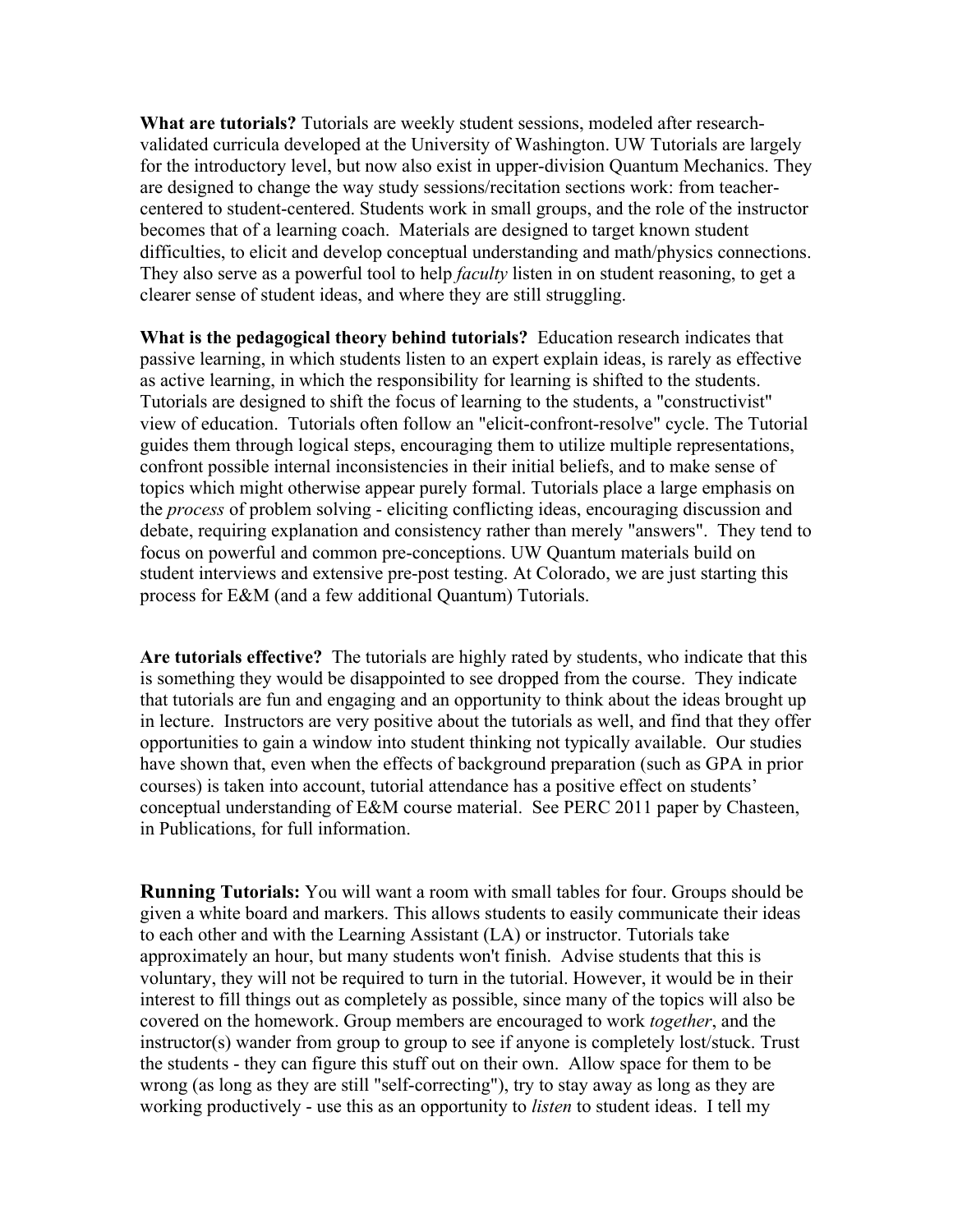students "we will try our hardest not to give you any of the answers, but we will also try our hardest to make sure you figure everything out for yourself."

### **Where can I go to learn more?**

Stephanie Chasteen and S. Pollock, "Transforming Upper-Division Electricity and Magnetism", 2008 PERC proceedings, can be found at per.colorado.edu/research/papers\_author.htm#stephanie\_chasteen

Stephanie Chasteen,"Teasing out the effect of tutorials via multiple regression", 2011 PERC proceedings, can be found at per.colorado.edu/research/papers\_author.htm#stephanie\_chasteen

E. Redish: Teaching Physics with the Physics Suite. Can be found free at http://www2.physics.umd.edu/~redish/Book/

Lillian McDermott's Millikan Lecture: "How We Teach and How Students Learn - A mismatch?" AJP 61, ('93), 295 (http://unr.edu/homepage/jcannon/ejse/mcdermott.html)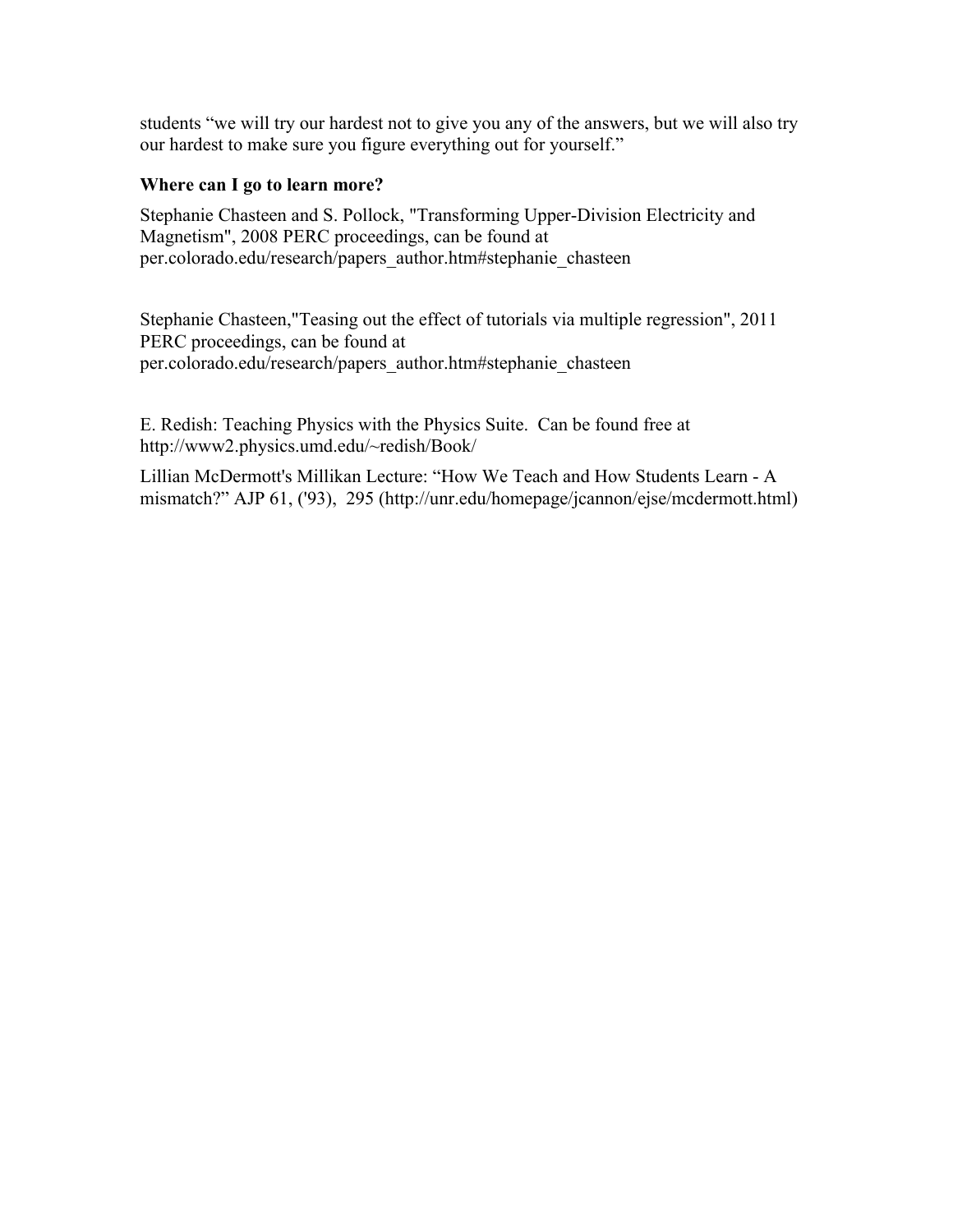## *Pre* **semester logistics for running tutorials at CU:**

1) You must arrange a time and a *place* for the Tutorials. We have established an optional 1-credit "coseminar" course (Phys 3311 for E&M, Phys 3221 for Quantum), you need to discuss with the undergraduate coordinator (Leigh Dodd) so the course is listed as active for the semester. The deadline is the end of February for the Fall semester, and the end of September for the Spring semester. This will get this onto the CU registration system for your term, and you will also want to add a comment to your regular course registration page to let the students know about it. (The co-sem is 1 credit, pass/fail, and does NOT count in any way towards the Physics major. So far, it has been treated as completely optional, just an opportunity for students, not a requirement)

Tutorials have run on Fridays in the Tutorial Bays, with homeworks due Wednesday. In E&M, conflicts with Junior Lab and other core courses have restricted the timing for tutorials to Fridays between 3 and 5. The idea is that the Tutorial is a starting point for the upcoming homework, which is sufficiently far away that students will not be focused on those particular problems. This is not a homework study session, but it *is* targeted to help facilitate the upcoming assignment. The materials usually work best if they come after some treatment in your class.

2) You must arrange for a Learning Assistant. The physics department will pay one undergraduate  $$1500/term$  for  $~6-8$  hrs/week (they also must sign up for a special pedagogy seminar in the School of Ed). We solicit applications midway through the previous term, your participation is welcome, but not required (Just let Steve Pollock and/or Mike Dubson know you're looking for an LA). The LA will run sessions, but must also spend time before the Tutorials reviewing the material (some of that time with you!) and should spend time afterwards reflecting on issues they encountered.

Plan on spending regular time every week with your LA - they will be a great help to you, but they are still just undergraduates who have probably just gone through this course themselves. They may also be thinking about teaching as a career - be aware that you are supporting this interest.

4) Mention the Tutorials and their purpose in your syllabus and first class(es)

5) Consider using class time for a post-test in class at the end of the term, and also consider giving a pre-test for about 1/3 of the first or second lecture. (See S. Chasteen or S. Goldhaber for details)

6) Download all Tutorial materials for the semester:

http://www.colorado.edu/sei/departments/physics\_3310.htm

http://www.colorado.edu/sei/departments/physics\_3220.htm

and make sure you can read/print them ok.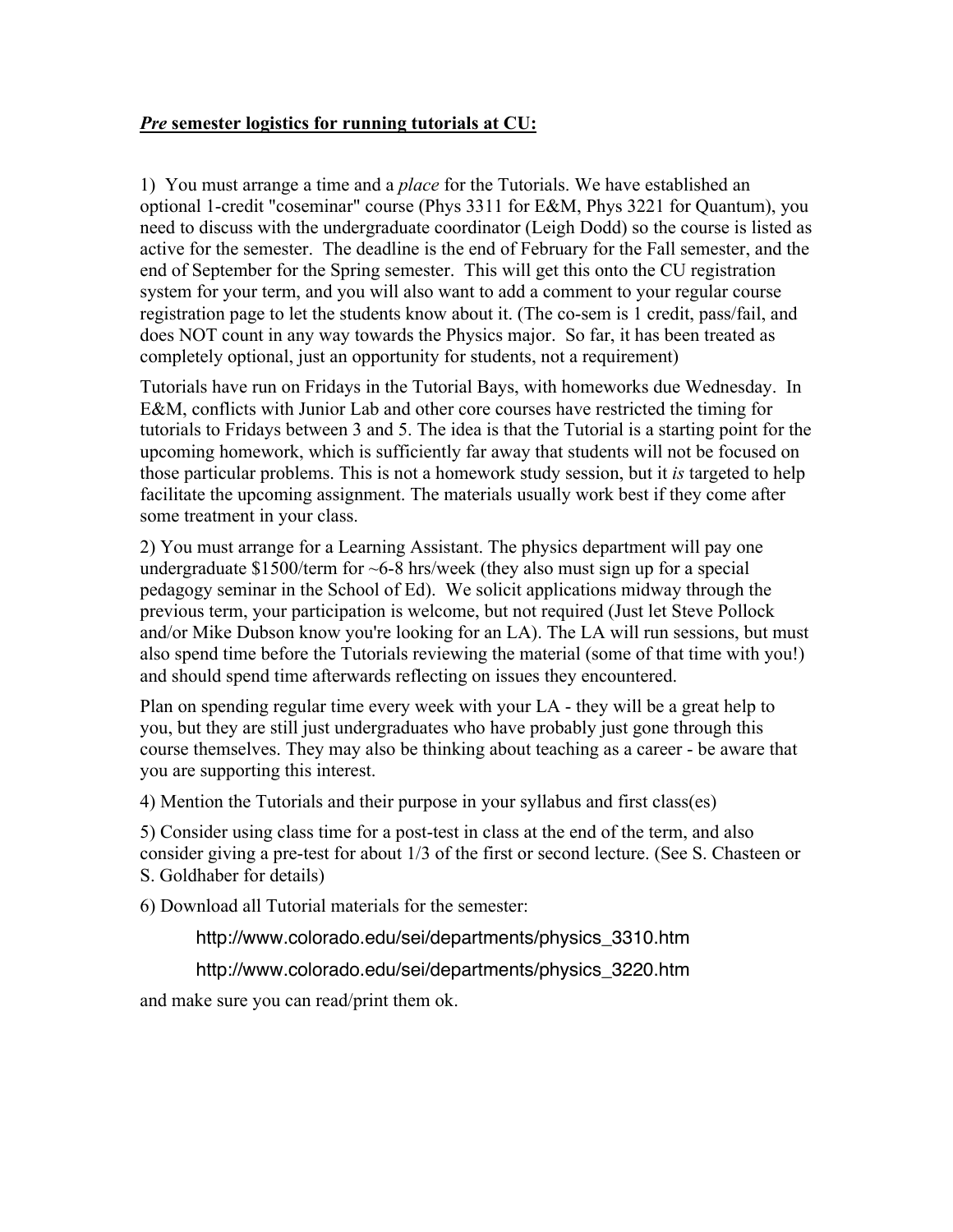## **Week before classes start**

1) Be sure you have whiteboards, pens, and erasers (or tissue), and snacks (if you wish).

2) Arrange a regular time (1 hr /week) to meet with your LA, probably a few days *before* each Tutorial, to go over materials, discuss issues, and help orient them. This will be your "prep" session (and should suffice for both you and the LA!)

## **Every week during the term:**

1) Look over our online instructors manual for the upcoming Tutorial! Check out *in advance* of your prep meeting if you need demos/equipment/photocopies: make sure it's all there and in order (or have the LA take care of this)

2) I suggest you do each Tutorial in advance, write out *your* answers. Think about student misconceptions, why is the Tutorial "hammering" on certain things? What sorts of *questions* will help students make sense of this if they're struggling? If Tutorial questions are ambiguous (sometimes intentional!) think about what they're after, so you can guide the LA (and later, the students). Ask SJP about research behind the Tutorials if you're curious or confused about what the point of some of the tutorial activities. Some instructor manuals for individual tutorials are available for 3310.

3) Announce the tutorial in-class that day, perhaps as a clicker question ("Do you plan to go to today's tutorial on XXX"?) to encourage participation.

4) If you're feeling generous, buy some snacks for your students. Food is a great social facilitator!

5) After the Tutorial, if you have suggestions or comments, write them or email them (to Steven Pollock) immediately, before you forget. If you want to re-design any materials, feel free, please let us know what you're doing so your hard work doesn't get lost.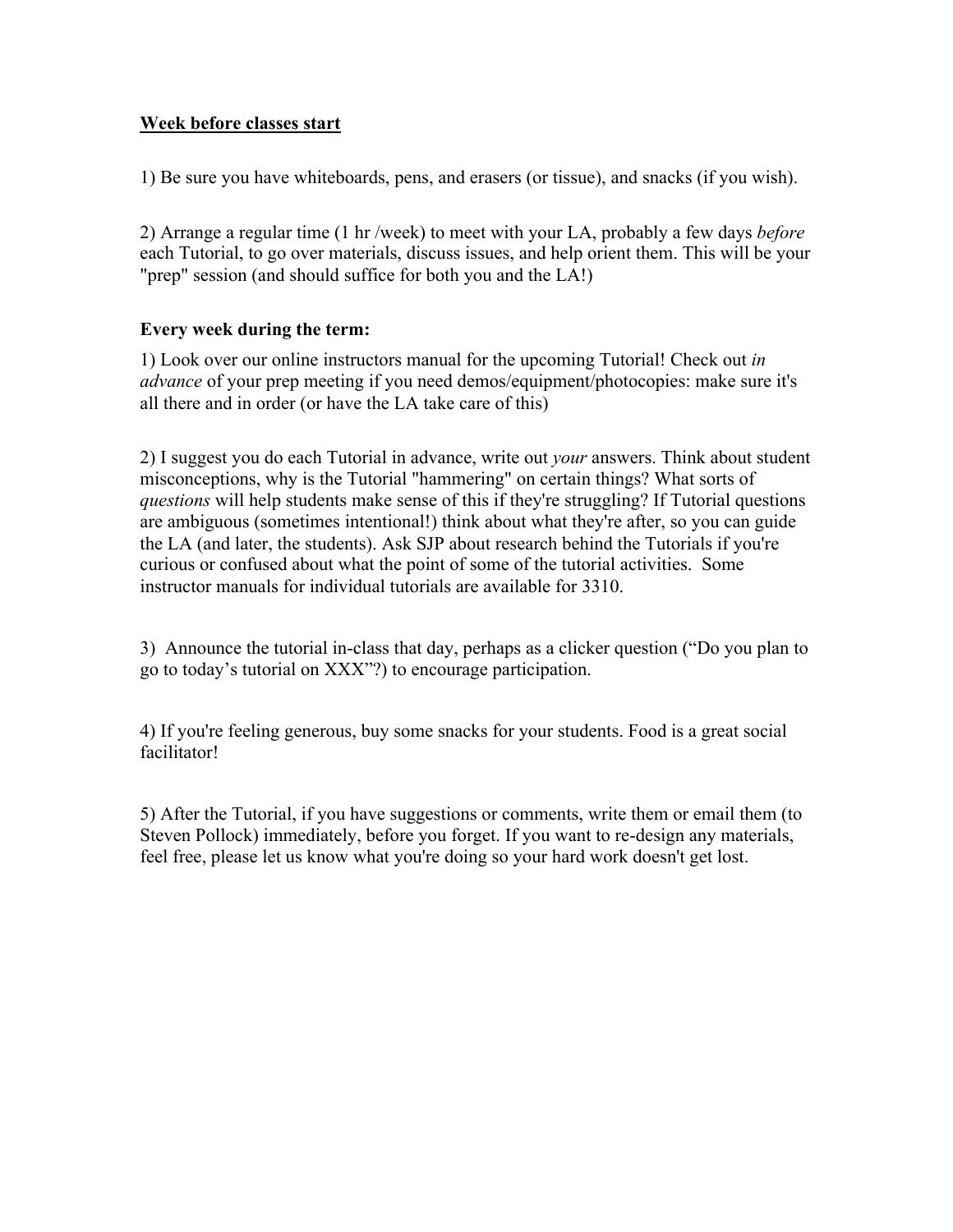## **History:**

3310 (E&M) Tutorials:

Sp 2008, S. Pollock (with LA: Darren Tarshis, SEI Postdoc: Stephanie Chasteen)

Fa 2008: Mike Dubson and Ed Kinney

Sp 2009: Ed Kinney (LA: Markus Atkinson)

Fa 2009: Thomas Schibli

Sp 2010: Oliver DeWolf

3220 (Quantum) Tutorials:

Fa 2008: S. Pollock, Oliver Dewolfe (with SEI Postdoc: Steven Goldhaber)

Sp 2009: O. Dewolfe (LA: Markus Atkinson)

Fa 2009: Andreas Becker

Sp 2010: Murray Holland

Fa 2010: Chuck Rogers

Sp 2011: Andreas Becker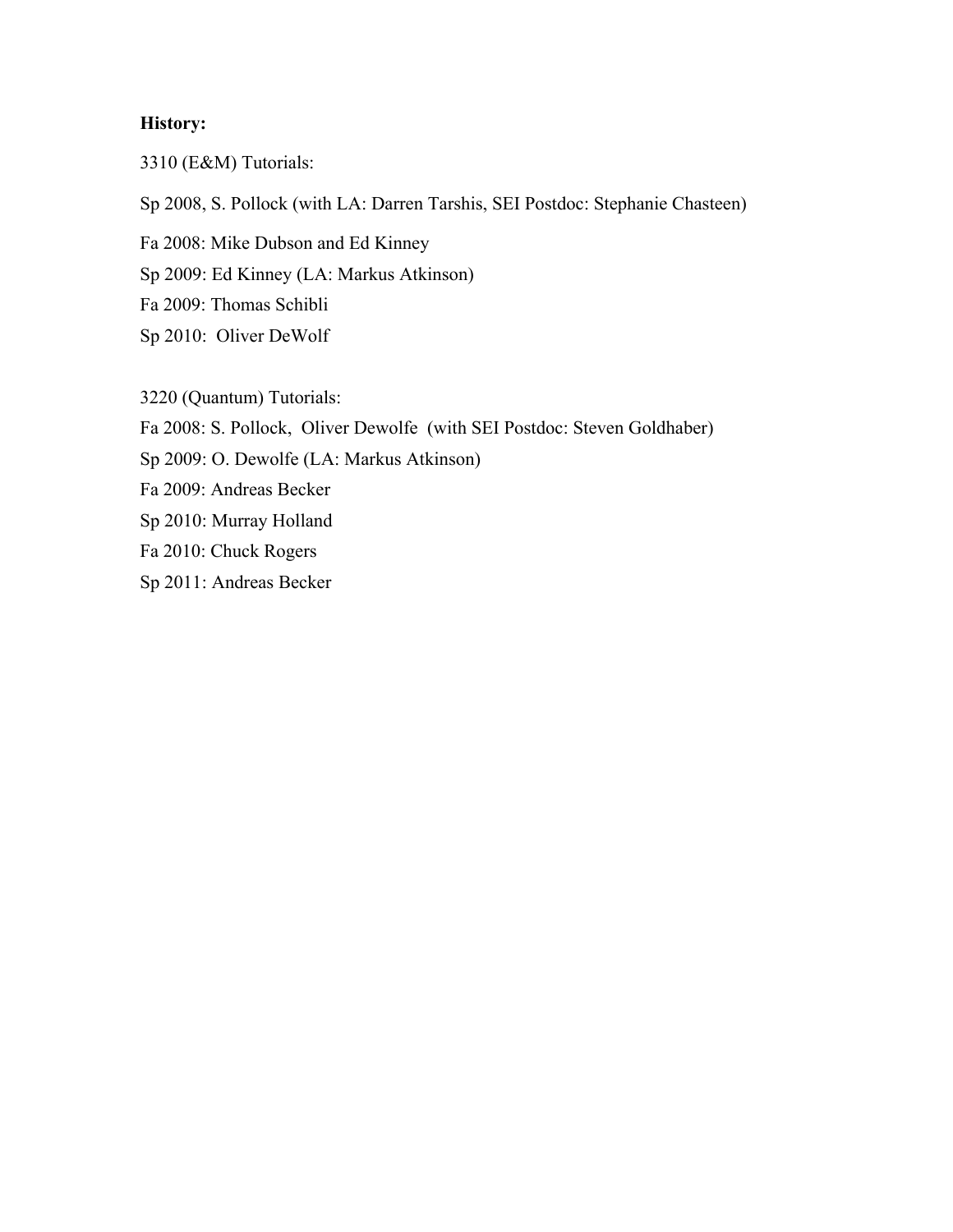### **Phys 3310:**

Tutorial 1: Understanding Griffiths' "Script R" notation, including non-Cartesian coords

Tutorial 2: Delta functions, Gauss' law (cylindrical symmetry)

Tutorial 3: Voltage (and the zero of voltage), curl of E (and the connection to voltage)

Tutorial 4: Distribution of charges on conductors & Gauss

Tutorial 5: Laplace's Equation, separation of variables, and Fourier's trick

Tutorial 6: Multipole expansion (Taylor expansion, & spherical Legendre expansion)

Tutorial 7: Polarization, Bound charges and D-field

Tutorial 8: Linear Dielectrics.

Tutorial 9: Ampere's Law and use of symmetry.

Tutorial 10: Vector potential: visualization, symmetry, calculation

Tutorial 11: Magnetization and bound current

Tutorial 12: Motional EMF and Faraday's law.

For exam weeks, we often had no new Tutorial, but instead provided a "review tutorial" with portions of the previous tutorials – these files have a "b" after their file name. (Please consult Stephanie Chasteen)

## **Phys 3220: (Author of Tutorial in parentheses)**

Tutorial 1: "Classical Probability" (U. Wash)

Tutorial 2: "Wave Functions and Probability" (Goldhaber & Pollock)

Tutorial: "Relating Classical and Quantum Mechanics" (U. Wash)

Tutorial 4: "Time Dependence in Quantum Mechanics" (U. Wash)

Tutorial 5: "Energy Measurements" (U. Wash)

Tutorial 6: "Energy and the Art of Sketching Wave Functions" (Goldhaber & Pollock)

Tutorial 7: Functions as Vectors" (U. Wash, with part IV by Pollock)

Tutorial 8: "Position, Momentum, and Energy Measurements" (U. Wash)

Tutorial 9: "Quantum Operator methods – Quantum mice (Pollock)

Tutorial 10: "Degenerate States" (U. Wash)

Tutorial 11: "Spin and Probability" (Pollock)

For exam weeks, we often had no new Tutorial, but instead prepared some exam review questions. (Please consult Steven Goldhaber)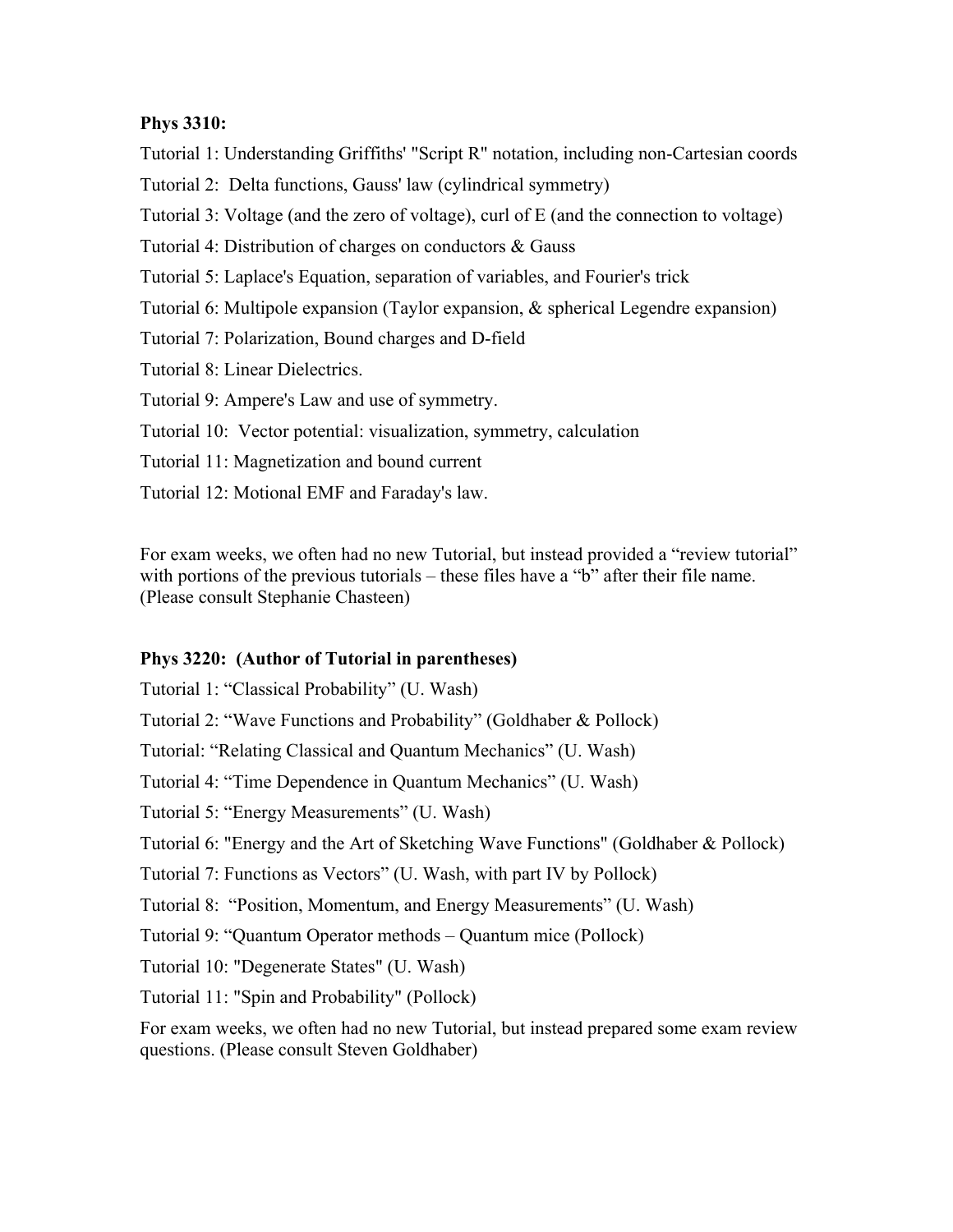# **Tutorial 1 – Script R and Coulomb Integrals**

All homework problems involving "script R" are relevant to this tutorial.

# **Tutorial 2 – Delta Function Joy and SLAC Lightening Strike**

### **Delta functions and charge distributions**

a) On the previous homework we had two point charges:  $+3q$  located at  $x=-D$ , and  $-q$ located at x=+D.

Write an expression for the *volume* charge density ρ(**r**) of this system of charges.

b) On the previous homework we had another problem with a spherical surface of radius *R* (Fig 2.11 in Griffiths) which carried a uniform surface charge density  $\sigma$ . Write an expression for the *volume* charge density  $\rho(r)$  of this charge distribution. (Hint: use spherical coordinates, and be sure that your total integrated charge comes out right.)

(Verify explicitly that the units of your final expression are correct)

c) Suppose a linear charge density is given to you as  $\lambda(x) = q_0 \delta(x) + 4q_0 \delta(x - 1)$ 

Describe in words what this charge distribution looks like.

How much total charge do we have?

Assuming that  $q_0$  is given in Coulombs, what are the *units* of all other symbols in this equation (including, specifically the symbols  $\lambda$ , x, the delta function itself, the number written as "4" in front of the second term, and the number written as "1" inside the last δ function.

*It can also be tricky to translate between the math and the physics in problems like this, especially since the idea of an infinite charge density is not intuitive. Practice doing this translation is important (and not just for delta functions!)*

### **Electric field of coaxial cable**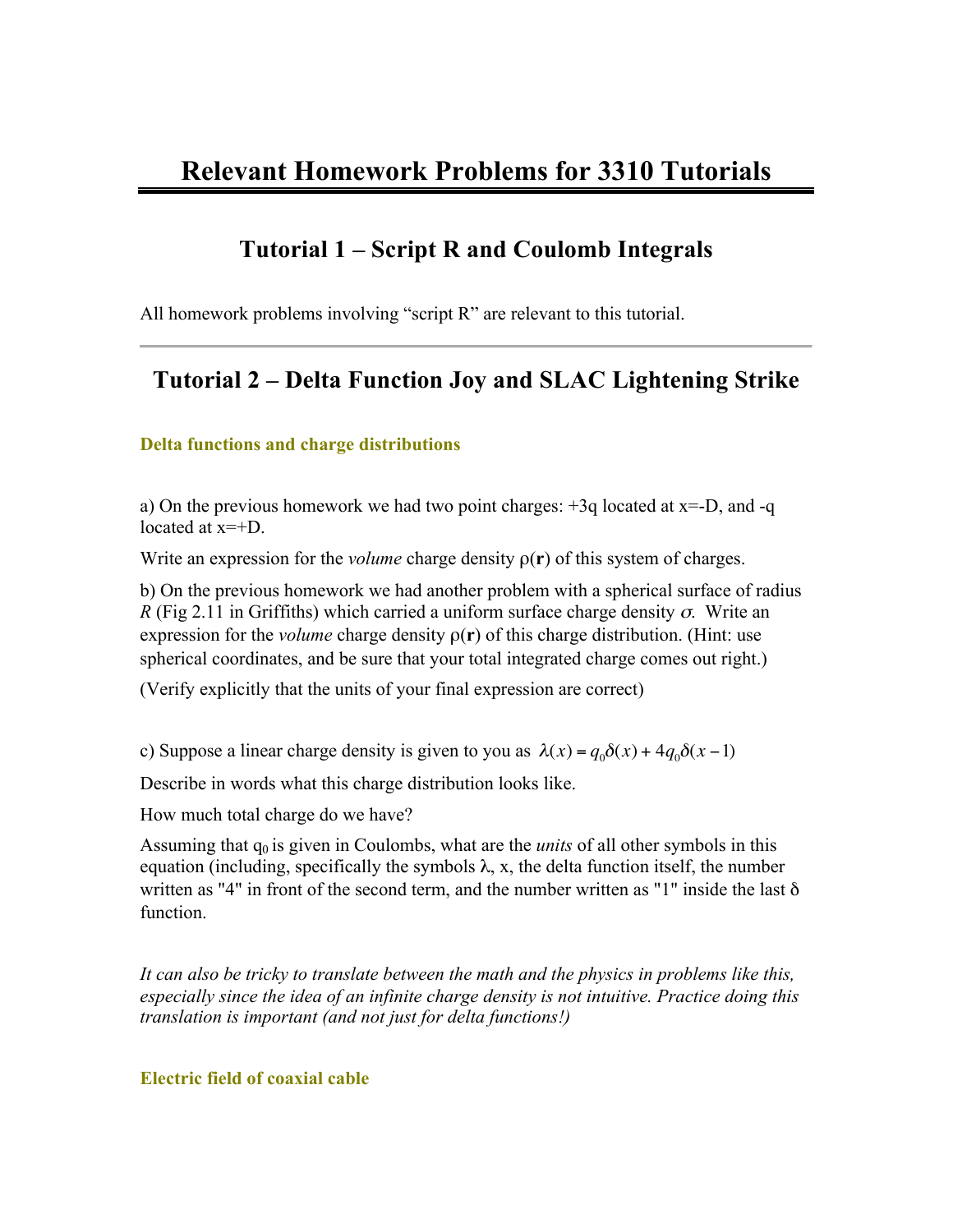a) A long coaxial cable carries a uniform volume charge density ρ throughout an inner cylinder (radius *a*) and a uniform surface charge density σ on the outer cylinder (radius *b*). The cable is overall electrically neutral. Find **E** everywhere in space, and sketch it.

b) Last week you considered how much charge a child's balloon might hold before sparking. Now let's consider the same question for a real life coax cable. Making any reasonable guess as to physical dimensions for a cable like one that might attach your stereo to your TVs - what would be the maximum static charge you could put onto that cable?



(This is *estimation* - I don't care if you're off by a factor of 2, or even 10, but would like to know the rough order of magnitude of the answer!) From where to where do you expect a spark to go, if it *does* break down?

# **Tutorial 3 – E Fields and Potentials**

## **Divergence and Curl**

Consider an electric field  $\mathbf{E} = c$  **r**   $\frac{1}{r^2}$  (Please note the numerator is not  $\hat{\mathbf{r}}$ : this is NOT the **r** 

usual E field from a point charge at the origin, which would give *c*'  $\frac{1}{r^3}$ , right?!)

€ a) - Calculate the divergence *and* the curl of this **E** field.

- Explicitly test your answer for the divergence by using the divergence theorem.

€ (Is there a delta function at the origin like there was for a point charge field, or not?)

- Explicitly test your answer for the curl by using the formula given in Griffiths problem 1.60b, page 56.

b) What are the units of c? What charge distribution would you need to produce an E field like this? Describe it in words as well as formulas. (Is it physically realizable?)

# **Allowed E fields**

Which of the following two static E-fields is physically *impossible*. Why?

i) 
$$
\mathbf{E} = c(2x\hat{\mathbf{i}} - x\hat{\mathbf{j}} + y\hat{\mathbf{k}})
$$

ii) 
$$
\mathbf{E} = c(2x\hat{\mathbf{i}} + z\hat{\mathbf{j}} + y\hat{\mathbf{k}})
$$

where c is a constant (with appropriate units)

For the one which IS possible, find the potential V(r), using the *origin* as your reference point (i.e. setting  $V(0)=0$ )

- Check your answer by explicitly computing the gradient of V.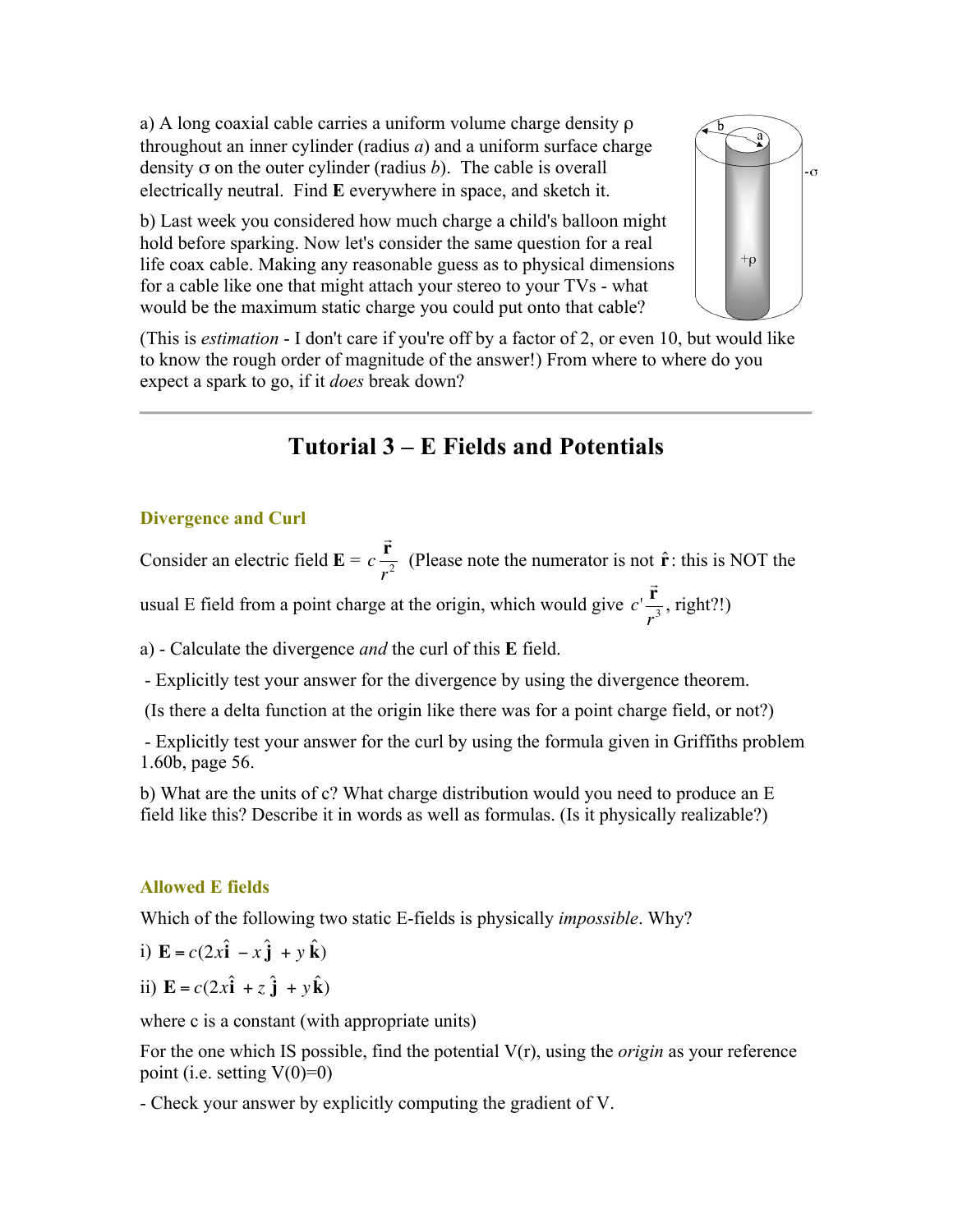*Note: you must select a specific path to integrate along. It doesn't matter which path you choose, since the answer is path-independent, but you can't compute a line integral without having a particular path in mind, so be explicit about that in your solution.* 

## **Calculating voltage from E field**

Last week, we investigated the electric field outside an infinite line that runs along the zaxis,  $\overline{a}$  $\vec{E} = \frac{2\lambda}{4} = \frac{\vec{s}}{2}$  $\frac{2}{2}$ .

$$
4XIS, \mathbf{E} = \frac{4\pi\epsilon_0}{\sigma^2}.
$$

a) This field may look similar to Q2 above, but it is *not* the same - how is it different?

- Find the potential V(s) for points a distance "s" away from the z-axis.

*(Note: you will have to have to be very careful to compute a difference of potentials between two points, or something similar, to avoid integrals which are infinite! You'll discuss this in part b)*

- Check your answer by explicitly taking the gradient of V to make sure it gives you **E**.

b) Briefly discuss the question of "reference point": where did you set V=0? Can you use s=∞, or s=0, as the reference point,  $V(s)=0$ , here?

- How would your answer change if I told you that I wanted you to set  $V=0$  at a distance s=3 meters away from the z-axis?

- Why is there trouble with setting  $V(\infty)=0$ ? (our usual choice), or  $V(0)=0$  (often our second choice).

c) A typical Colorado lightning bolt might transfer a few Coulombs of charge in a stroke. Although lightning is clearly not remotely "electrostatic", let's pretend it is - consider a brief period during the stroke, and assume all the charges are fairly uniformly distributed in a long thin line. If you see the lightning stroke, and then a few seconds later hear the thunder, make a *very rough* estimate of the resulting voltage difference across a distance the size of your heart. (For you to think about - why is this not worrisome?)

*What's the model? I am thinking of a lightning strike as looking rather like a long uniform line of charge... You've done the "physics" of this in the previous parts! (But e.g., you need a numerical estimate for* λ*. How long might that lightning bolt be? For estimation problems, don't worry about the small details, you can be off by 3, or even 10, I just don't want you off by factors of 1000's!)*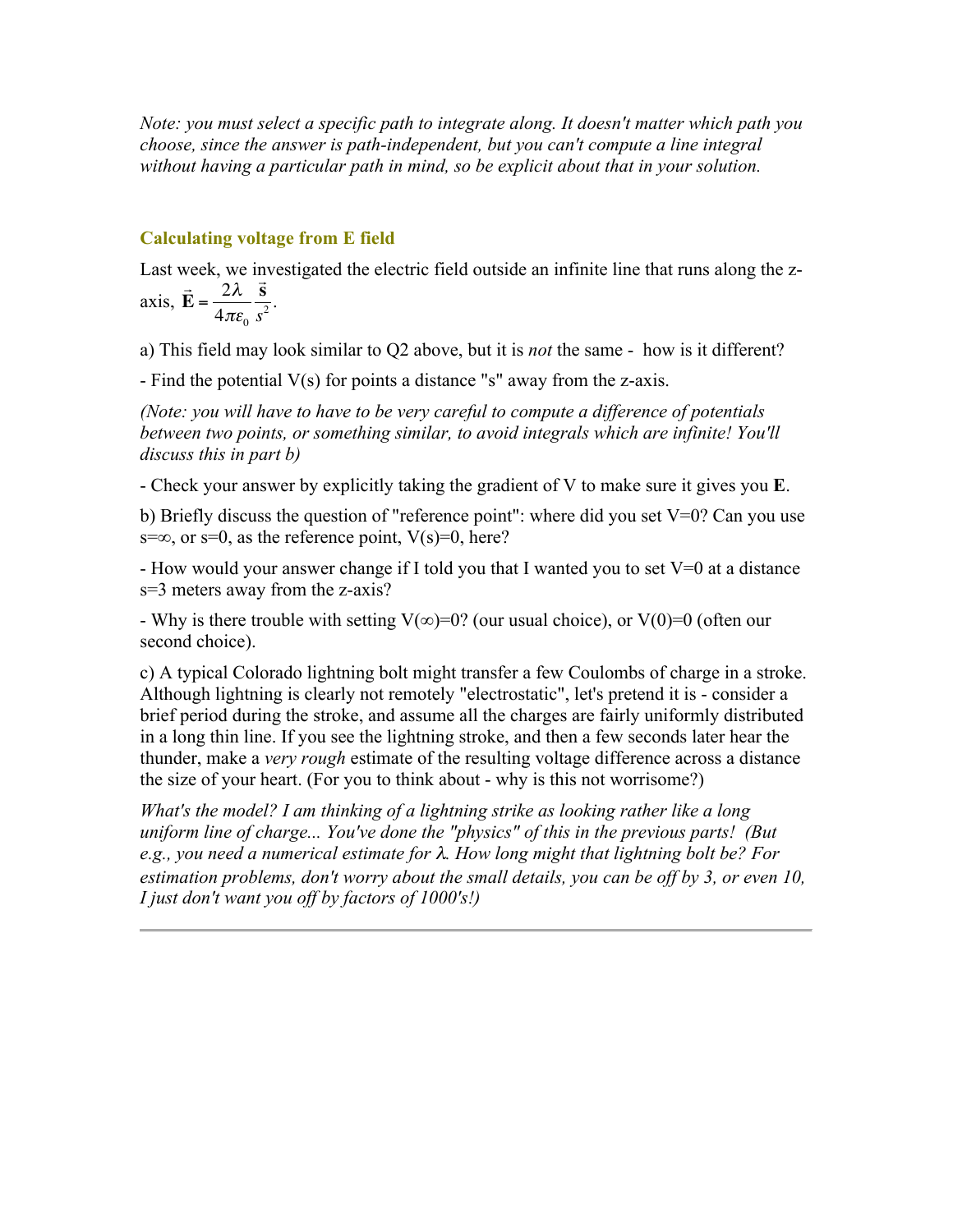# **Tutorial 4 – Conceptually Understanding Conductors**

**Gauss's law and conductors**

Griffiths 2.35 (p. 101)

## **Gauss's law and cavities**

Griffiths 2.36 (p. 101)

Please be sure to explain your reasoning on all parts, and add to this the problem the following:

In part a, be sure to *sketch* the charge distribution.

In part c, *sketch* the E fields (everywhere in the problem, i.e. in the cavities and also outside the big sphere)

f) Lastly - if someone moved qa a little off to one side, so it was no longer at the *center* of its little cavity, which of your answers would change? Please explain.

*I really like this problem, lots of good physics in it! Try to think it through carefully, make physical sense of all your answers, don't just take someone else's word for it! ''*

# **Tutorial 5 – Separation of Variables**

## **Separation of variables- Cartesian 2D**

A square rectangular pipe (sides of length a) runs parallel to the z-axis (from  $-\infty$  to  $+\infty$ )

The 4 sides are maintained with boundary conditions given in the figure. (Each of the 4 sides is insulated from the others at the corners)



i) Find the potential  $V(x,y,z)$  at all points in this pipe.

ii) Sketch the E-field lines and equipotential contours inside the pipe. (Also, state in words what the boundary condition on the left wall means - what does it tell you? Is the left wall a conductor?)

iii) Find the charge density  $\sigma(x,y=0,z)$  everywhere on the bottom conducting wall (y=0).

# **Separation of variables- Cartesian 3D**

You have a cubical box (sides all of length a) made of 6 metal plates which are insulated from each other.

The left wall is located at  $x=-a/2$ , the right wall is at  $x=-a/2$ .

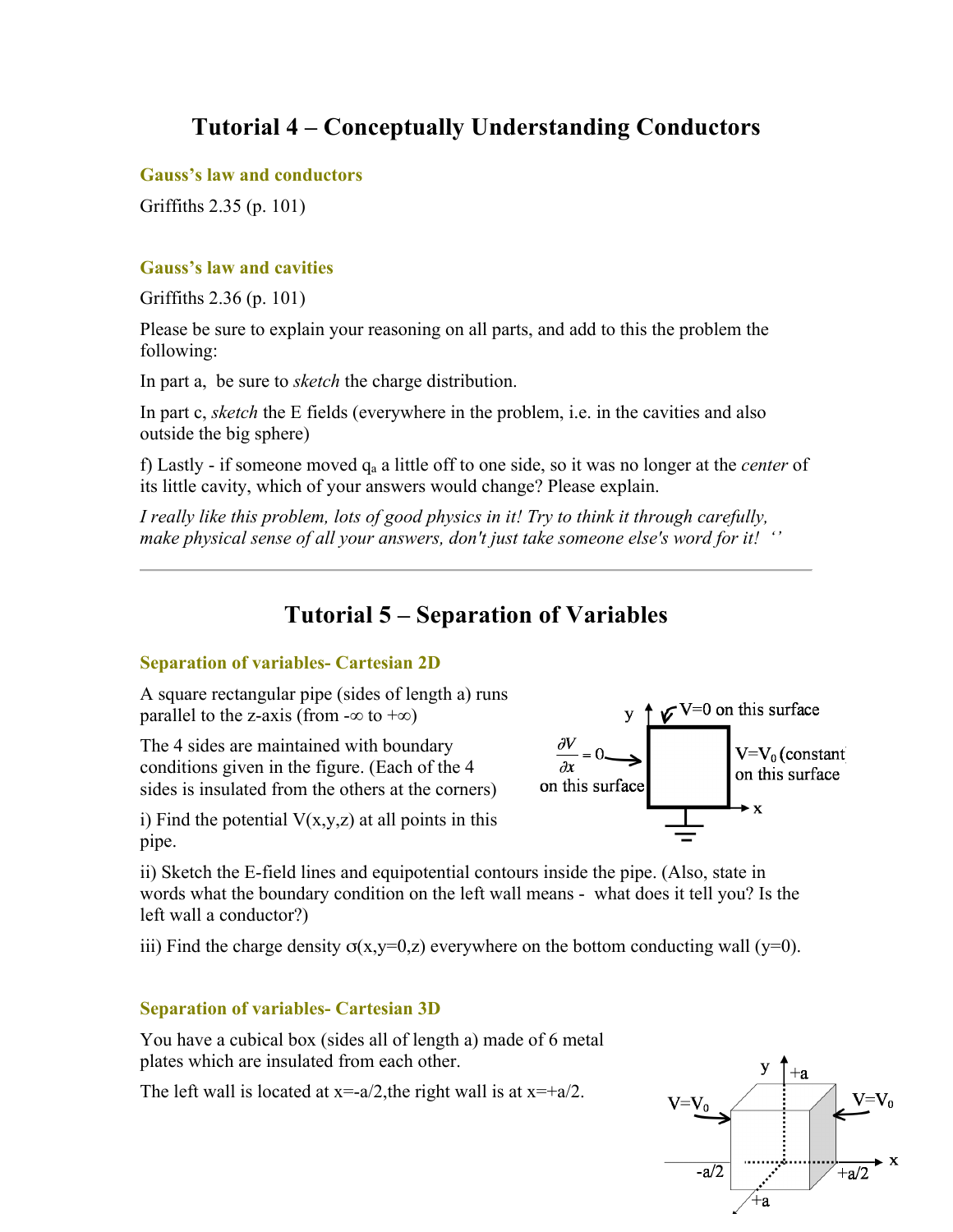Both left and right walls are held at constant potential  $V=V_0$ .

All four other walls are grounded.

(Note that I've set up the geometry so the cube runs from  $y=0$  to  $y=a$ , and from  $z=0$  to  $z=a$ , but from  $x=-a/2$  to  $x=+a/2$  This should actually make the math work out a little easier!)

Find the potential  $V(x,y,z)$  everywhere inside the box.

(Also, is  $V=0$  at the center of this cube? Is  $E=0$  there? Why, or why not?)

## **Separation of Variables: Spherical**

The potential on the surface of a sphere (radius R) is given by  $V=V_0 \cos(2\theta)$ .

(Assume  $V(r=\infty)=0$ , as usual. Also, assume there is no charge inside or outside, it's ALL on the surface!)

i) Find the potential inside and outside this sphere.

(Hint: Can you express cos(2θ) as a simple linear combination of some Legendre polynomials? )

ii) Find the charge density  $σ(θ)$  on the sphere.

# **Tutorial 6 – Separation of Variables & Multipole**

## **Separation of Variables: Disk**

A disk of radius R has a uniform surface charge density  $\sigma_{\rm o}$ . Way back on Set #2 you found the E-field along the axis of the disk (and on the midterm, you again solved a very similar (but *harder*) version of this where σ was not uniform). You can check for yourself by direct integration, (but don't have to): I claim that along the z axis, (i.e.  $θ=0$ ),

$$
V(r,\theta=0) = \frac{\sigma_0}{2\varepsilon_0} \left(\sqrt{r^2 + R^2} - r\right)
$$

i) Find the potential *away* from the axis (i.e nonzero  $\theta$ ), for distances  $r > R$ , by using the result above and fiddling with the Legendre formula, Griffiths' 3.72 on page 140. You will in principle need an infinite sum of terms here - but for this problem, just work out explicitly what the first *two* \*non-zero\* terms are.

*(It might help to remember that*  $P_l(1)$  *is always equal to 1, and you will have to think mathematically about how the formula above behaves for r>>R)* 

ii) Griffiths Chapter 3.4 talks about the "multipole expansion". Look at your answer to part i, and compare it to what Griffiths says it *should* look like (generically) on page 148. Discuss - does your answer make some physical sense? Note that there is a "missing term" - why is that?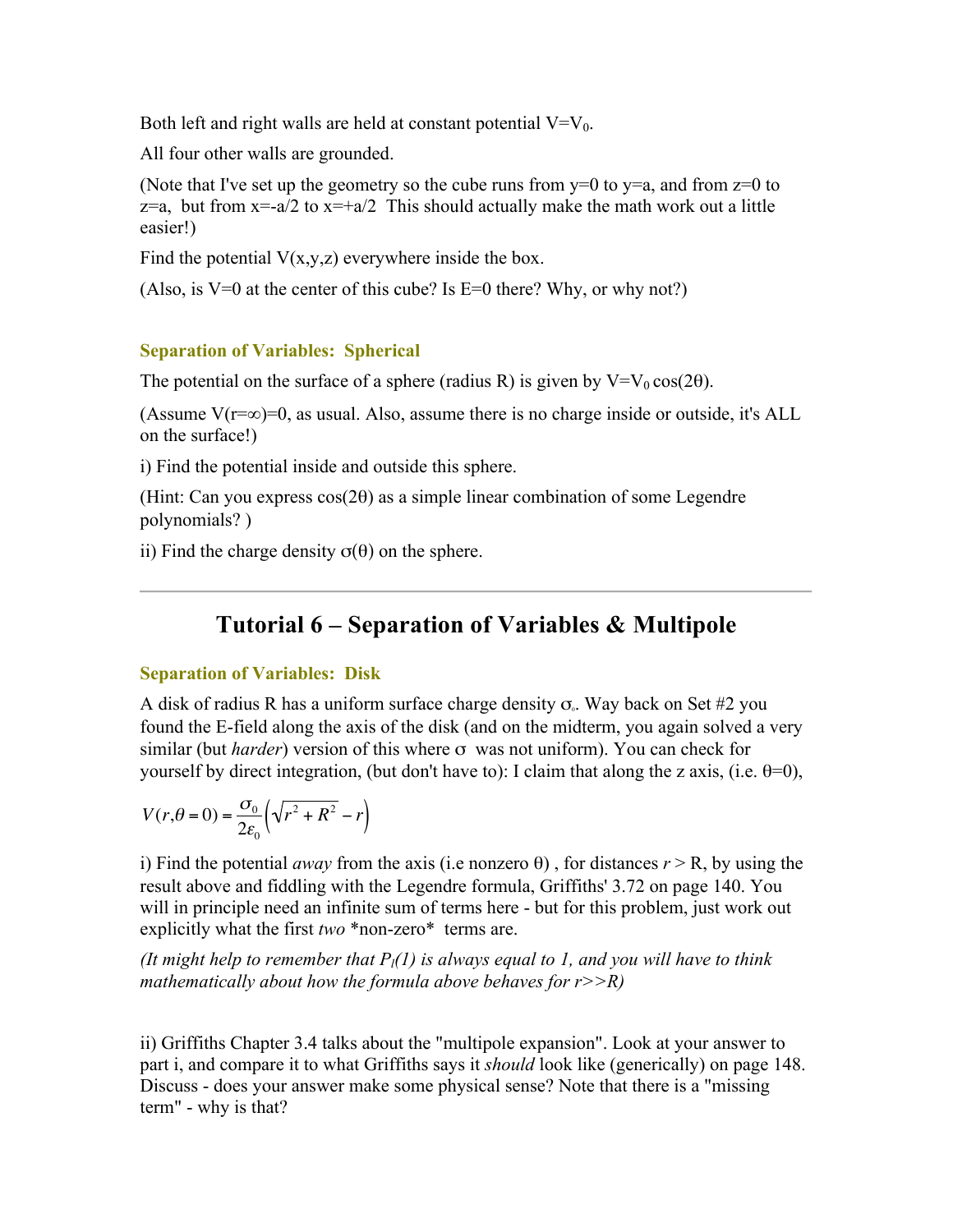# **Tutorial 7 – Polarization and Bound Charge**

## **Bound charges I**

Consider a long insulating rod, (a dielectric cylinder), radius a. Suppose that the rod has no free charge but has a *permanent* polarization  $P(s, \theta, z) = C s (= Cs \hat{s})$ , where *s* is the usual cylindrical radial vector from the z-axis, and C is a positive constant). Neglect end effects: the cylinder is long. *Note that this rod is NOT a linear dielectric. Only very special materials can have a permanent polarization. Bariam titanate, BaTiO<sub>3</sub>, is one such material. A rod with a permanent polarization is called an "electret".*

A) Calculate the bound charges  $\sigma_b$  and  $\rho_b$  (on the surface, and interior of the rod respectively). What are the units of C? Sketch the charge distribution of the rod.

B) Next, use these bound charges (along with Gauss' law) to find the electric field inside and outside the cylinder. (Direction and magnitude)

C) Find the electric displacement field **D** inside and outside the cylinder, and verify that "Gauss's Law for **D"** (Eqn 4.23, p. 176) works.

## **Bound charges II**

Consider now a hollow insulating rod, with inner radius *a* and outer radius *b*.

Suppose now that the rod has a different permanent polarization, namely  $P(s, \theta, z)$  =

 $\frac{C}{s^2}$  **s** for a < s < b, C = positive constant (not the same constant as in Q1). *Again, this* 

*is not an ordinary linear dielectric. It has a permanent polarization.*

A) We have vacuum for  $s < a$  and  $s > b$ . What does that tell you about **P** in those regions? Find the bound charges  $\sigma_b$  and  $\rho_b$  ( $\sigma_b$  on the inner AND outer surfaces of the hollow rod, and  $\rho_b$  everywhere else. Use these bound charges, along with Gauss' law, to find the electric field everywhere in space. (Direction and magnitude)

B) Use Griffiths' Eq 4.23 (p. 176) to find **D** everywhere in space. (This should be quick are there any *free* charges in this problem?) Use this (simple) result for **D** (along with Griffiths basic definition/relation of **E** to **D**, Eq 4.21) to find **E** everywhere in space. *(This should serve as a check for part a, and shows why sometimes thinking about D fields is easier and faster!)*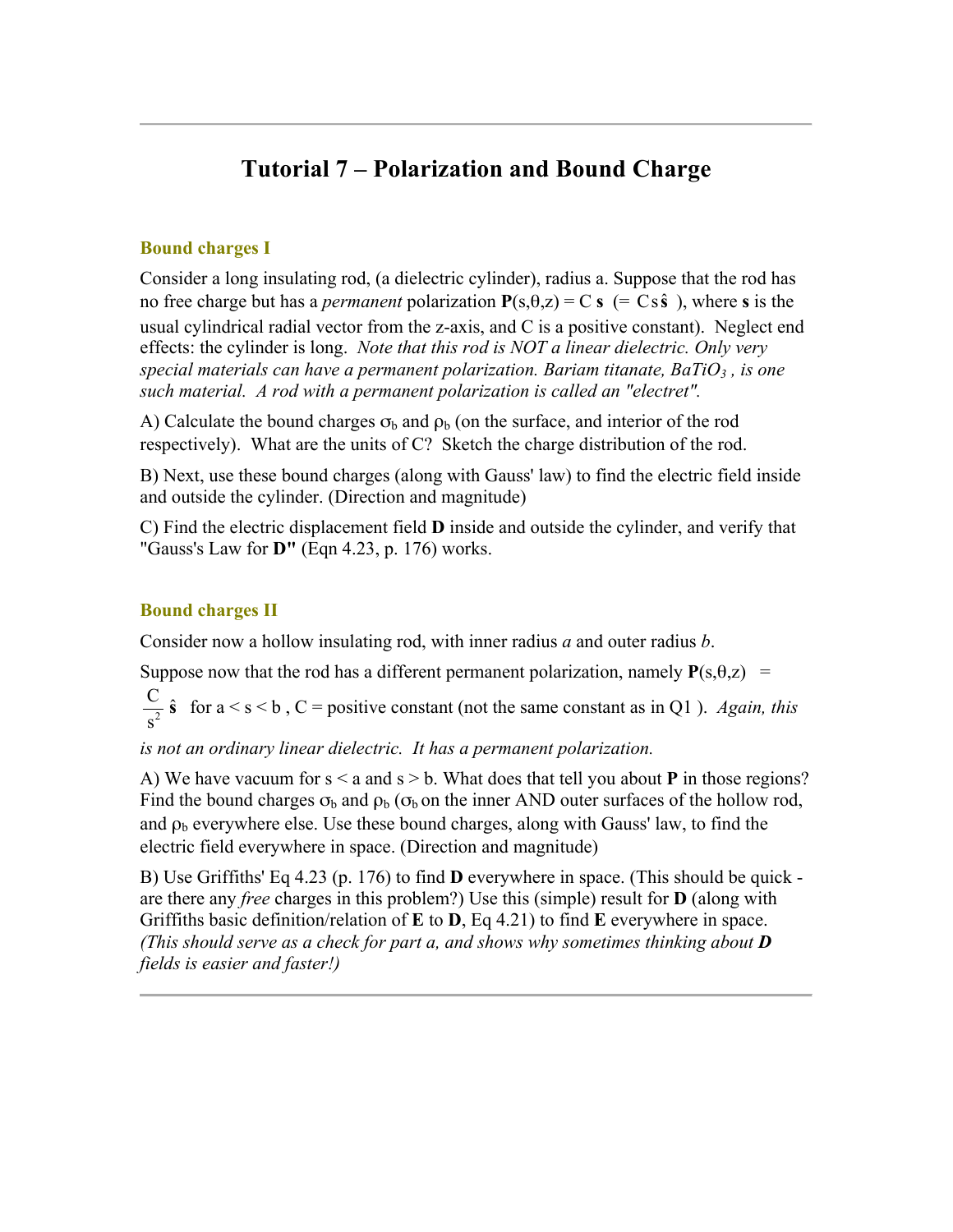# **Tutorial 8 – Spherical Linear Dielectric**

### **Griffiths questions 4.36 (p.199)**

#### **Cylindrical capacitor, bound charges**

#### CALCULATION (from deGrand)

(a) Find the capacitance per unit length of a long cylinder with an inner conductor of radius *a*, an outer conductor of inner radius *b* and outer radius *c*, a material with dielectric constant K in between, and a free charge per unit length  $\lambda$  on each conductor (of opposite signs on either). (b) What and where are the polarization charges?

### **Dielectric series capacitor 1**

#### CALCULATION (deGrand)

The dielectric series capacitor is a parallel place capacitor of surface area *A* and thickness  $d = d_1 + d_2$ , between which a dielectric slab of thickness  $d_1$  and constant  $K_1$  and a dielectric slab of thickness  $d_2$  and constant  $K_2$  are inserted. Assume free charges on the top and bottom of  $\pm \sigma$ . Find (a)  $\overrightarrow{D}$  in each slab (b)  $\overrightarrow{E}$  in each slab (c)  $\overrightarrow{P}$  in each slab (d) the potential between the plates (e) the location and the value of all bound charges (f) the capacitance.

### **Dielectric series capacitor 2**

### CALCULATION (deGrand)

The dielectric series capacitor is a parallel place capacitor of width *w*, depth *l*, and thickness *d*, between which a dielectric slab of constant *K* is inserted for a width *s* (see figure). We put a voltage *V* between the plates. Find [4 points each] (a)  $\overrightarrow{E}$  in each slab (b)  $\overrightarrow{D}$  in each slab (c) the free charge density in each region (d) the bound surface charge density in each region (e) the capacitance. Neglect all fringing fields in your calculations.

## **Question 1. Dielectric sphere**

GAUSS' LAW; CALCULATION (U. Nauenberg, solutions available) A sphere of radius "R" is made up of a dielectric material with dielectric constant eispolon and contains a uniform free charge density per unit volume *ρf*. Show that the potential at the center is given by: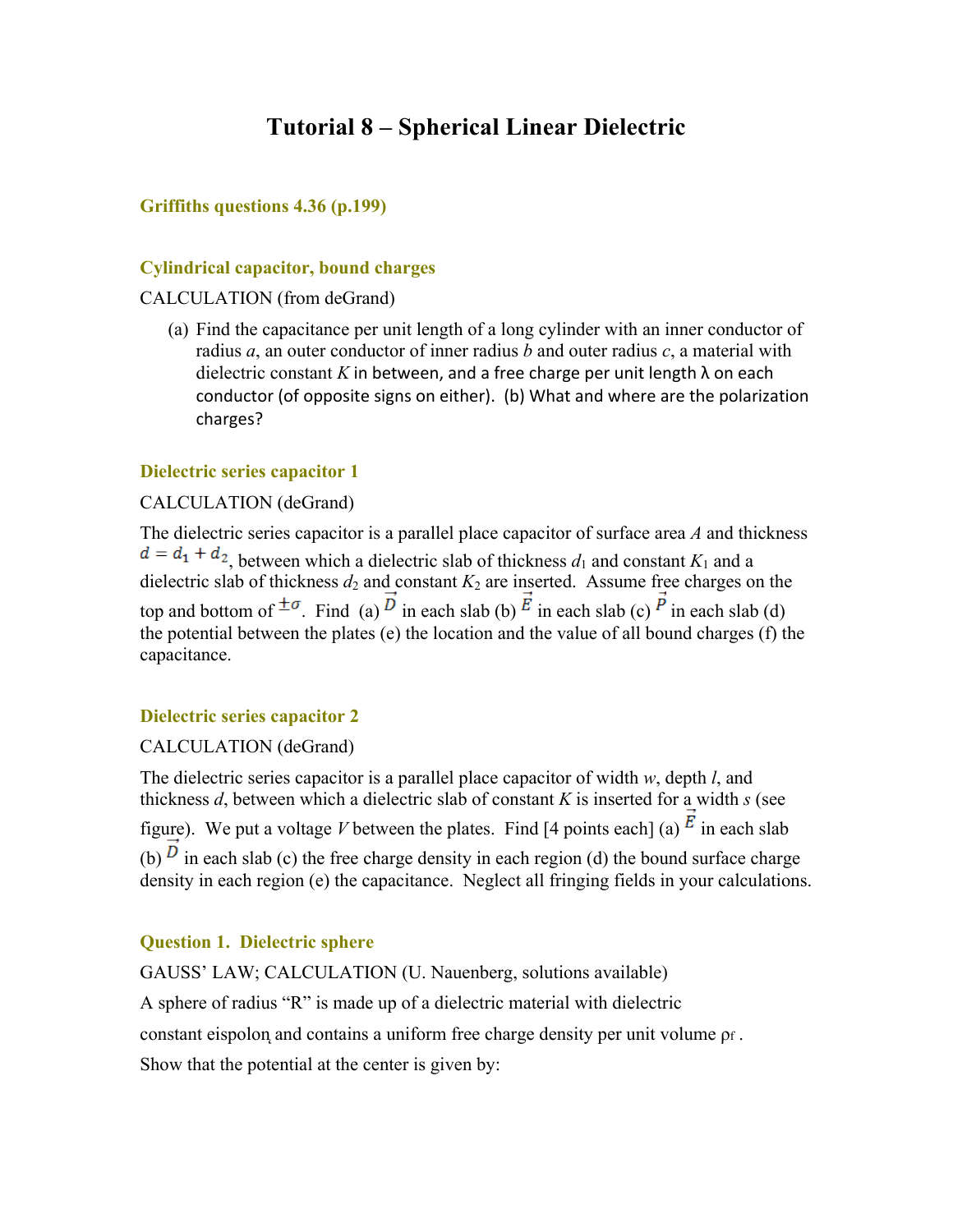$$
\phi(r = 0) = \frac{4\pi}{3} \frac{2\epsilon + 1}{2\epsilon} \rho_f R^2
$$

#### **Question 2. Dielectric sphere in E field**

CALCULATION; BOUNDARY VALUE (U. Nauenberg, HW8, solutions available)

A solid dielectric sphere of radius "a", with dielectric constant epsilon, has

a uniform free surface charge/unit area σ is placed in an initially uniform

electric field E0 pointing in the z direction.

(a)Calculate the potential everywhere.

(b)Calculate the E field everywhere.

(c)Calculate the distribution of the polarization "P" in the sphere and the surface and volume bound charge distribution.

#### **Question 3. Electric field of dielectric sphere**

CALCULATION (From Pollack and Stump, Electromagnetism, Problem 6.23)

A hollow dielectric sphere, with dielectric constant  $0 = \kappa$ , inner radius a and outer radius b, is placed in a uniform applied electric field E0ˆz. The presence of the sphere changes the field. Find the field in the three defined regions, i.e.  $r < a$ ,  $a < r < b$  and  $r > b$ . What is the field at the center of the spherical shell? What is the dipole moment of the dielectric medium? [for the last part, you'll find:

$$
p_z=\frac{4\pi\epsilon_0b^3(a^3-b^3)(2\kappa+1)(\kappa+1)E_0}{2a^3(\kappa-1)^2-b^3(2\kappa+1)(\kappa+2)}]
$$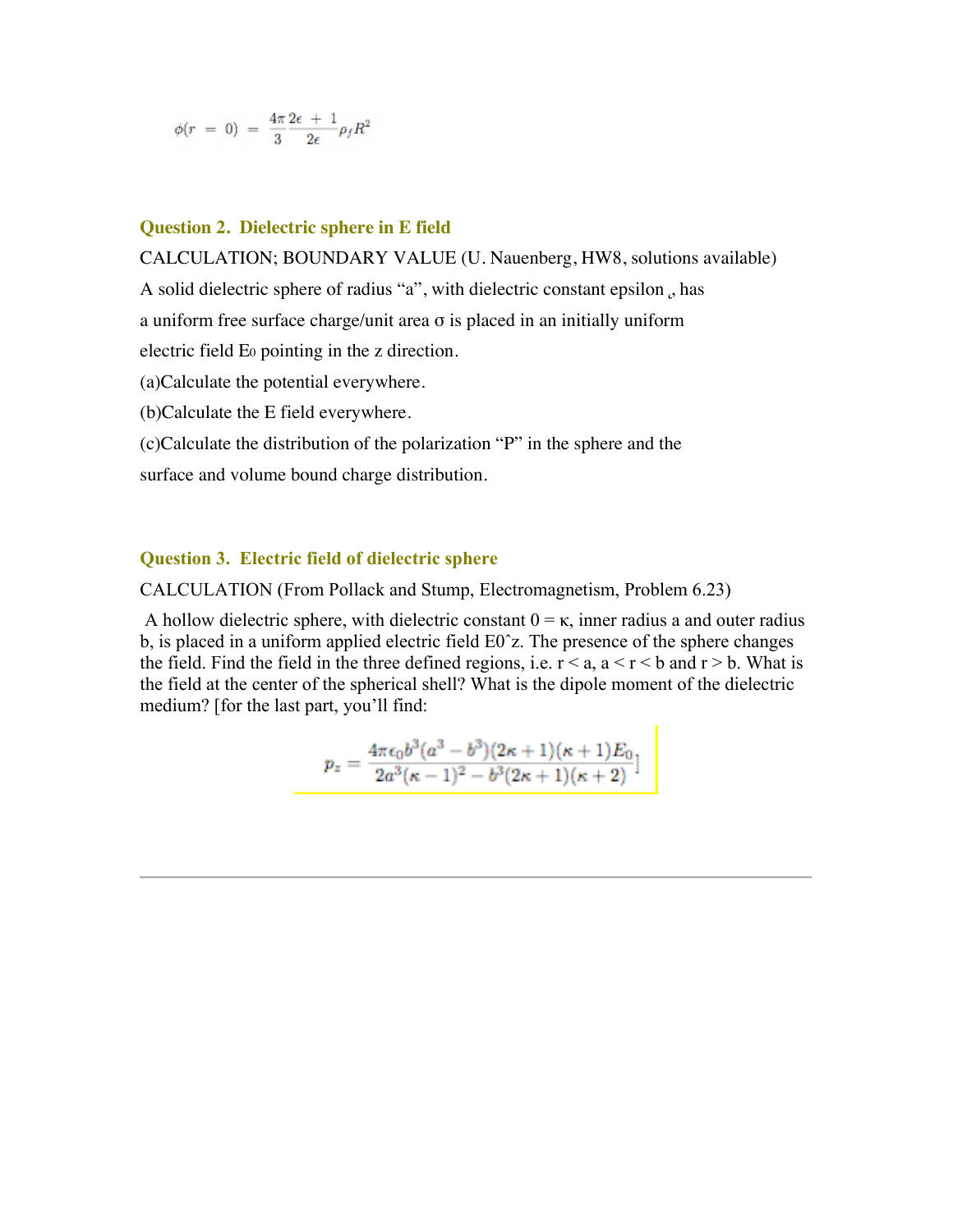# **Tutorial 9 – Magnetic Fields and Ampere's Law**

### **Ampere's law- themes and variations**

Consider a thin sheet with uniform surface current density  $K_0 \hat{\mathbf{x}}$ 

Consider a thin inifinite sheet with uniform surface current density  $K_0 \hat{\mathbf{x}}$  in the xy plane at  $z = 0$ .



A) Use the Biot-Savart law to find  $B(x,y,z)$  both above and below the sheet, by integration.

**Note:** The integral is slightly nasty. Before you start asking Mathematica for help simplify as much as possible. Set up the integral, be explicit about what curly R is, what da' is, etc, what your integration limits are, etc. Then, make clear mathematical and/or physical arguments based on symmetry to convince yourself of the *direction* of the **B**  field (both above and below the sheet), and to argue how  $\mathbf{B}(x,y,z)$  depends (or doesn't) on x and y. (If you know it doesn't depend on x or y, you could e.g. set them to 0... But first you must convince us that's legit!)

**B)** Now solve the above problem using Ampere's law. (Much easier than part a, isn't it?) Please be explicit about what Amperian loop(s) you are drawing and why. What assumptions (or results from part a) are you making/using?

*(Griffiths solves this problem, so don't just copy him, work it out for yourself!)*

**C**) Now let's add a second parallel sheet at  $z = +a$  with a current running the other way.

 $\vec{K}$  = −K<sub>0</sub>  $\hat{x}$ . Use the superposition principle (do NOT start from scratch or use Ampere's law again, this part should be relatively quick) to find **B** *between* the two sheets, and also *outside* (above or below) both sheets.

**D)** Griffiths derives a formula for the B field from a solenoid (pp. 227-228) If you view the previous part (with the two opposing sheets) from the  $+x$  direction, it looks vaguely solenoid-like (I'm picturing a solenoid running down the y-axis, can you see it?) At least when viewed in "cross-section": there would be current coming towards you at the bottom, and heading away from you at the top, a distance "a" higher. ) Use Griffiths' solenoid result to find the B field in the interior region (direction and magnitude), expressing your answer in terms of K (rather than how Griffiths writes it, which is in terms of I) and briefly compare with part C. Does it make some sense? *Why might physicists like to use solenoids in the lab?*

## **Ampere's law II**

Now the *sheet* of current has become a thick SLAB of current. So we must think about the volume current density **J**, rather than **K**.

The slab has thickness 2h (It runs from  $z=-h$  to  $z=+h$ )

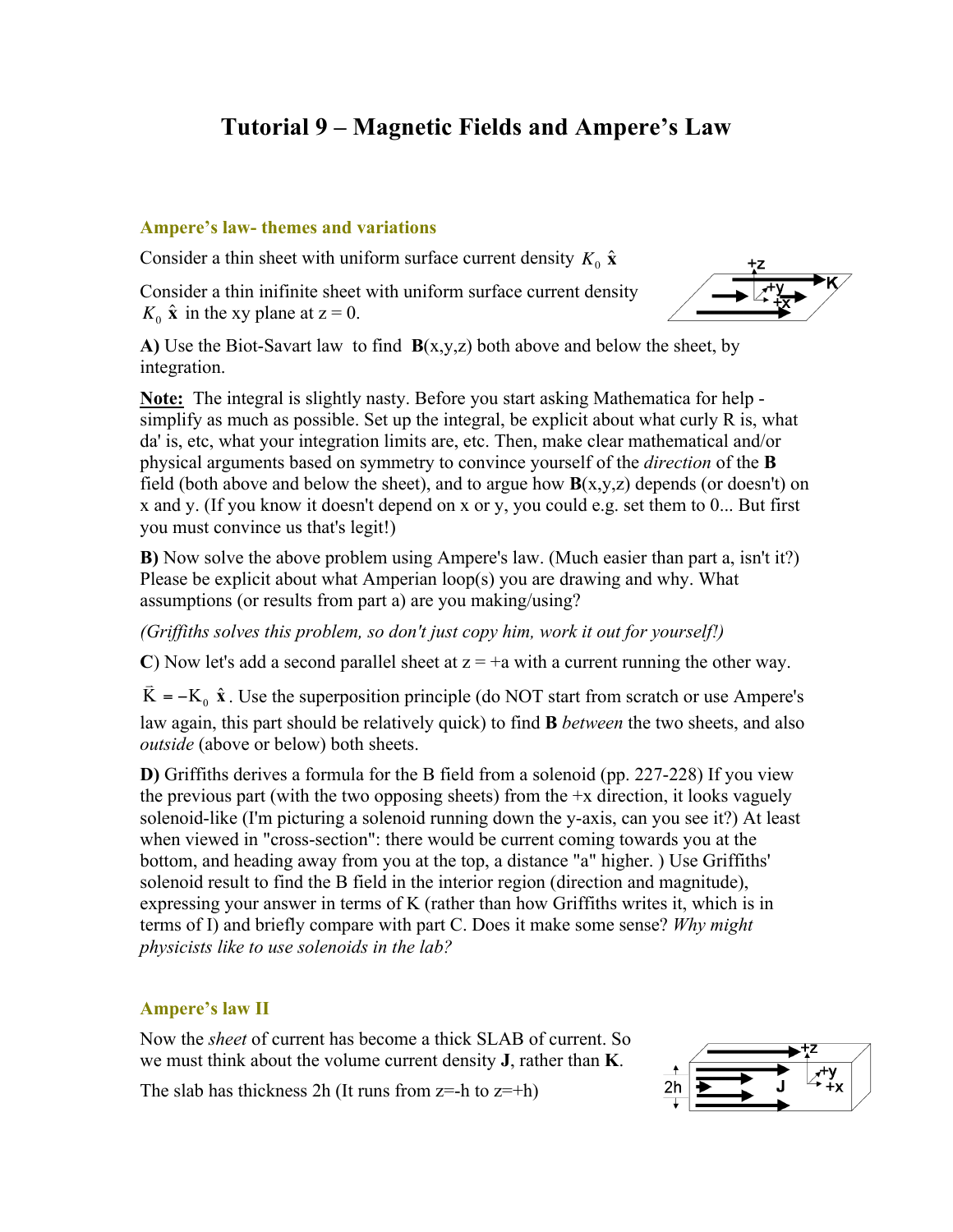Let's assume that the current is still flowing in the  $+x$  direction, and is uniform in the x and y dimensions, but now **J** depends on height linearly,  $\mathbf{J} = J_0 |z| \hat{\mathbf{x}}$  inside the slab (but is 0 above or below the slab). Find the **B** field (magnitude and direction) everywhere in space (above, below, and also, most interesting, *inside* the slab!)

# **Tutorial 10 – Vector Potential**

€

# **Vector potential II**

A) Griffiths Fig 5.48 (p. 240) is a nice, and handy, "triangle" summarizing the mathematical connections between **J**, **A**, and **B** (like Fig. 2.35 on p. 87) But there's a missing link, he has nothing for the left arrow from **B** to **A**. Notice that the *equations* defining **A** are really very analogous to the basic Maxwell's equations for **B**:

 $\nabla \times \mathbf{B} = \mu_0 \mathbf{J} \implies \nabla \times \mathbf{A} = \mathbf{B}$  $\nabla \cdot \mathbf{B} = 0 \qquad \Leftrightarrow \quad \nabla \cdot \mathbf{A} = 0$  $\vec{r}$  and  $\vec{r}$  $\begin{array}{cccccccccccccc} \mathbf{1} & \mathbf{1} & \mathbf{2} & \mathbf{3} & \mathbf{4} & \mathbf{5} & \mathbf{6} & \mathbf{7} & \mathbf{8} & \mathbf{8} & \mathbf{9} & \mathbf{10} & \mathbf{10} & \mathbf{10} & \mathbf{10} & \mathbf{10} & \mathbf{10} & \mathbf{10} & \mathbf{10} & \mathbf{10} & \mathbf{10} & \mathbf{10} & \mathbf{10} & \mathbf{10} & \mathbf{10} & \mathbf{10} & \mathbf{10} & \mathbf{1$ 

So **A** depends on **B** in the same way (mathematically) the **B** depends on **J**. (Think Biot-Savart.) Use this idea to just write down a formula for **A** in terms of **B** to finish off that triangle.

B) We know the B-field everywhere inside and outside an infinite solenoid (which can be thought of as either a solenoid with current per length n I or a cylinder with surface

current density  $K = n I$ ). Use the basic idea from part (a) to quickly and easily write down the vector potential **A** in a situation where **B** looks analogous to that, i.e.  $\mathbf{B} = C\delta(s - R)\hat{\varphi}$ , with C constant. (Sketch this **A** for us, please) *(You should be able to just see the answer; no nasty integral needed.) It's kind of cool - think about what's going on here. You have a previously solved problem, where a given J led us to some B. Now we immediately know what A is in a* very



different *physical situation, one where B happens to look like J did in that previous problem.*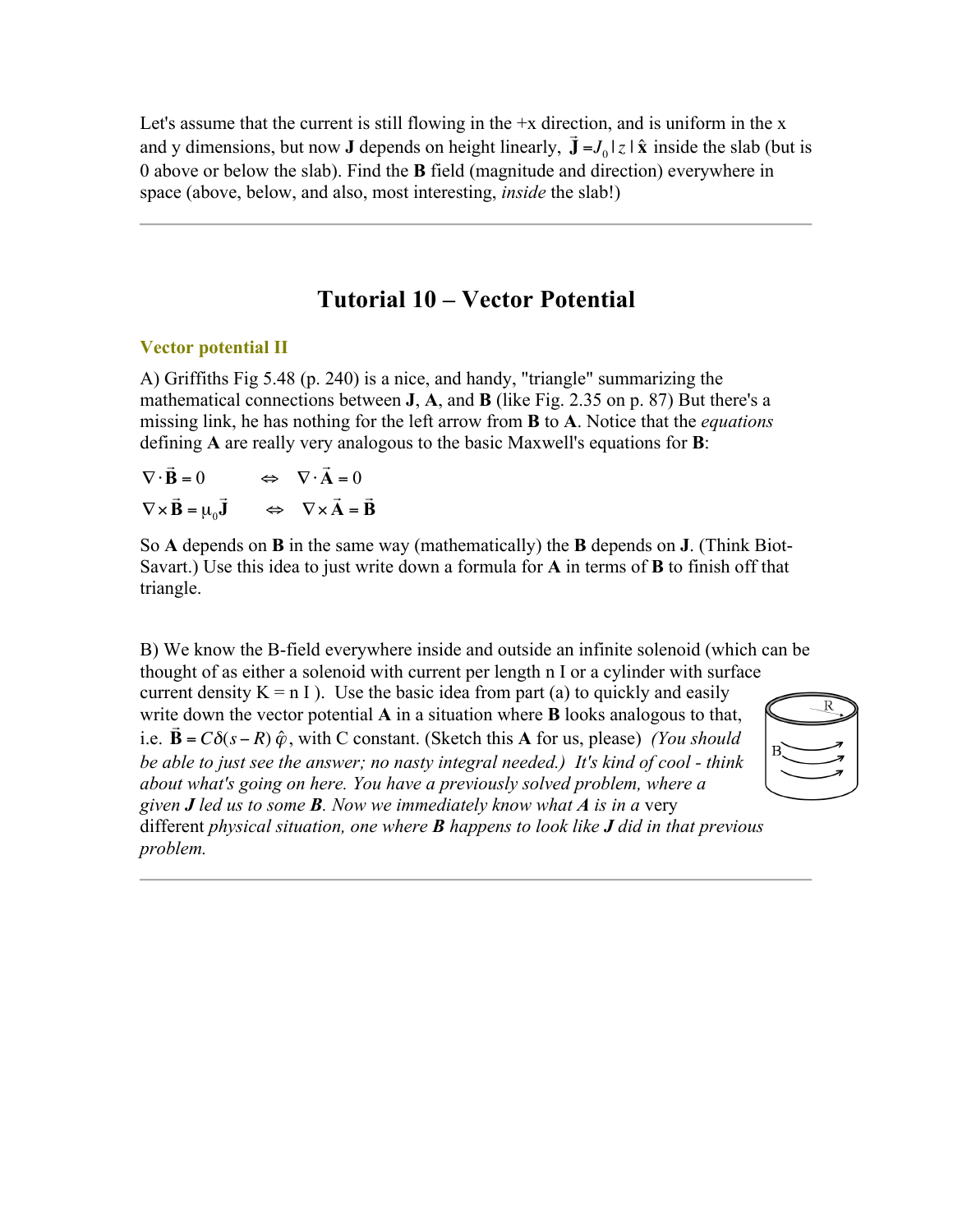# **Tutorial 11 – Estimating Bound Current**

### **Bound currents I**

A) Consider a long magnetic rod (cylinder) of radius *a*. Imagine that we have set up a permanent magnetization inside,  $M(s, \phi, z) = k \hat{z}$ , with k=constant. *Neglect end effects*, editions to find the hagnetic field inside and outside the cylinder, and verify that Griffiths' *i.e., assume the cylinder is infinitely long.* Calculate the bound currents  $\mathbf{K}_b$  and  $\mathbf{J}_b$  (on the surface, and interior of the rod respectively). What are the units of "k"? Use these bound currents to find the magnetic field **B** inside and outside the cylinder (direction and Eq. 6.20 (p. 269) works. Explain briefly in words why your answers for **B** and **H** are reasonable.

B) Now relax the assumption that the rod is infinitely long; consider a cylinder of *finite* length.

Sketch the magnetic field **B** (inside and out) for *two* cases: one for the case that the length *L* is a few times bigger than *a* (a "long-ish" rod), and second for the case  $L \leq a$  (which is more like a magnetic *disk* than a rod, really). Briefly but clearly explain your reasoning.

C) Consider again the "long-ish" magnetized rod. Sketch **H**. Are there any free currents in this problem? Do you see any inconsistency in your answers?

*(Hint: It is probably useful to also sketch B and M in separate diagrams.)*

### **Bound currents II**

Like the last question, consider a long magnetic rod, radius a. This time imagine that we can set up a permanent *azimuthal* magnetization  $M(s, \phi, z) = c s \hat{\varphi}$ , with c=constant, and s is the usual cylindrical radial coordinate. *Neglect end effects, assume the cylinder is infinitely long.*

Calculate the bound currents  $\mathbf{K}_b$  and  $\mathbf{J}_b$  (on the surface, and interior of the rod respectively). What are the units of "c"? Use these bound currents to find the magnetic field **B**, and also the **H** field, inside and outside. (Direction and magnitude) Also, please verify that the *total bound* current flowing "up the cylinder" is still zero.

#### **Bound currents III**

Griffiths 6.12. (p. 272)

#### **Force between magnets**

A) Consider two small magnets (treat them as pointlike perfect dipoles with magnetic moments  $m_1$  and  $m_2$ , to keep life as simple as possible). For the configuration shown ("opposite poles facing"), draw a diagram showing the relative orientation of the magnetic dipoles  $m_1$  and  $m_2$  of the two magnets. Then find the force between them as a function of distance *h*. Explain why the *sign*